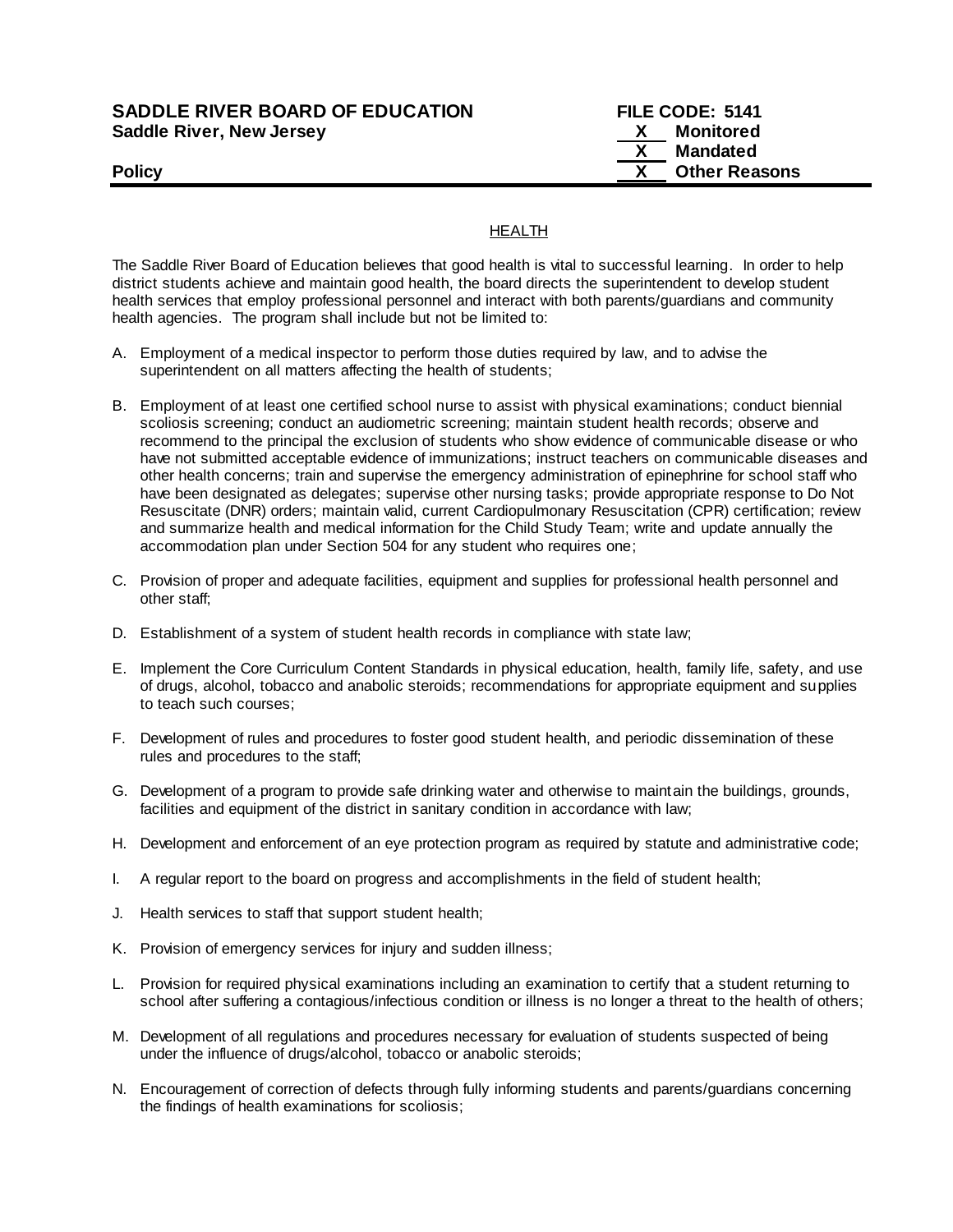O. Preparation for the potential disruption of a pandemic flu outbreak, such as avian flu, by filling out a school preparedness checklist available from [www.pandemicflu.gov](http://www.pandemicflu.gov/) or NJSBA, with periodic reports to the school board on steps the district has already taken, as well as additional steps that need to be taken, to prepare for a flu pandemic.

## Annual Nursing Plan

The superintendent (or his/her designee) in conjunction with the school physician and the certified school nurse shall develop an annual Nursing Services Plan that details the provision of nursing services based upon the needs of the students in this school district. The Nursing Services Plan shall be adopted annually at a regular meeting and submitted to the Executive County Superintendent of education for review and approval. The Nursing Services Plan shall include:

- A. A description of the basic nursing services provided all students;
- B. A summary of specific medical needs of individual students and the services required to address the needs;
- C. A description of how nursing services will be provided in an emergency;
- D. Detailed nursing assignments for all school buildings;
- E. The nursing services and additional medical services provided to nonpublic schools.

## Students with Diabetes

As used in this policy, an "individualized health care plan" means a document setting out the health services needed by the student at school, and an "individualized emergency health care plan" outlines a set of procedural guidelines that provide specific directions about what to do in a particular emergency situation. Both are to be developed by the school nurse, in consultation with the parent or guardian of a student with diabetes and other medical professionals who may be providing diabetes care to the student, and signed by the parent or guardian.

The board believes that diabetes is a serious chronic disease that impairs the body's ability to use food, and must be managed 24 hours a day in order to avoid the potentially life-threatening short-term consequences of blood sugar levels that are either too high or too low. In order to manage their disease, students with diabetes must have access to the means to balance food, medications, and physical activity level while at school and at school-related activities.

Accordingly, a parent or guardian of a student with diabetes shall inform the school nurse, who shall develop an individualized health care plan and an individualized emergency health care plan for the student. Further, the parent or guardian must annually provide to the board of education written authorization for the provision of diabetes care as outlined in the plans, including authorization for the emergency administration of glucagon.

Both plans shall be updated by the school nurse prior to the beginning of each school year and as necessary if there is a change in the student's health status. The plans may include elements specified in N.J.S.A. 18A:40-12.13 including, but not limited to:

- A. The symptoms of hypoglycemia for that particular student and the recommended treatment;
- B. The symptoms of hyperglycemia for that particular student and the recommended treatment;
- C. The frequency of blood glucose testing;
- D. Written orders from the student's physician or advanced practice nurse outlining the dosage and indications for insulin administration and the administration of glucagon, if needed;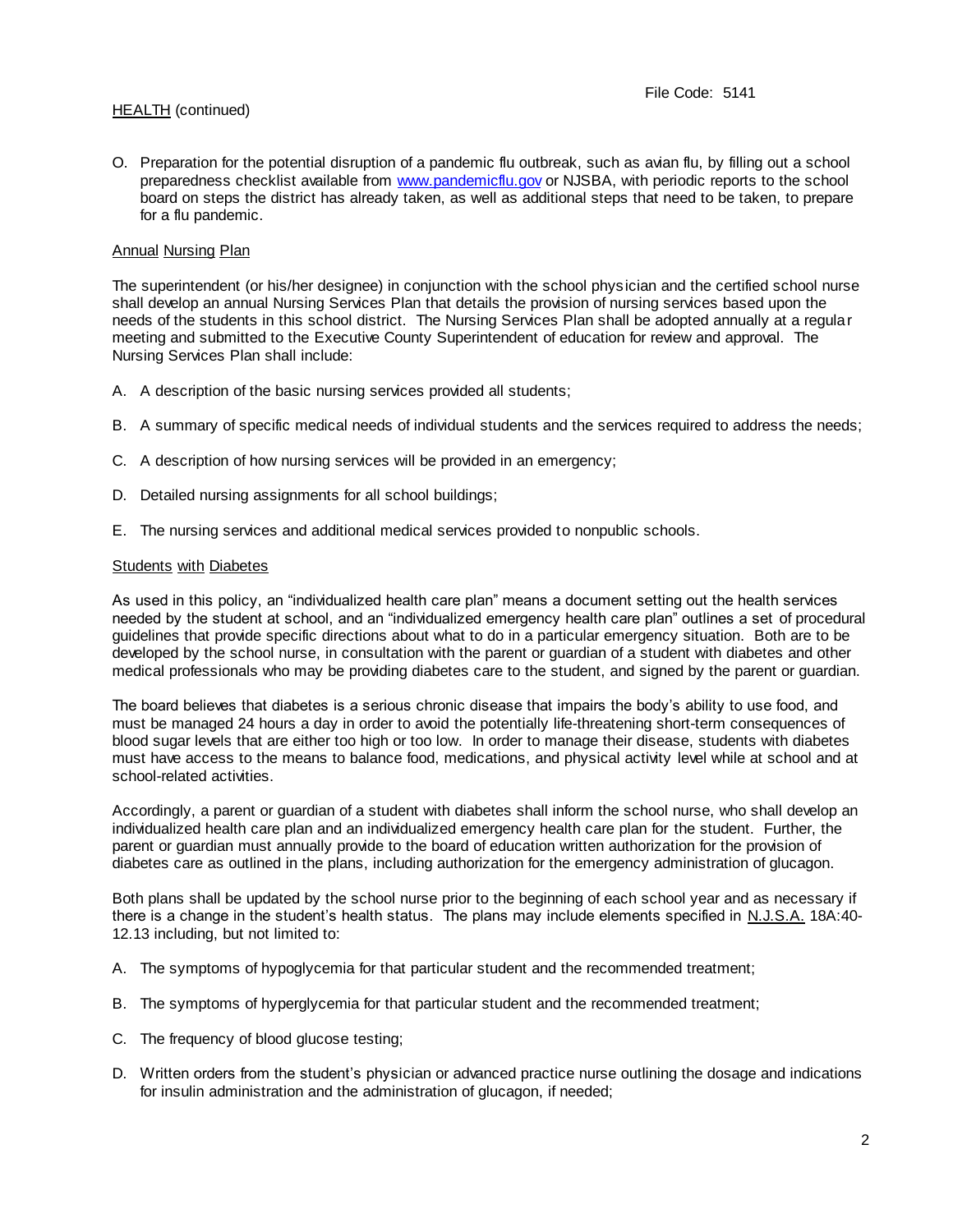- E. Times of meals and snacks and indications for additional snacks for exercise;
- F. Full participation in exercise and sports, and any contraindications to exercise, or accommodations that must be made for that particular student;
- G. Accommodations for school trips, after-school activities, class parties, and other school-related activities;
- H. Education of all school personnel who may come in contact with the student about diabetes, how to recognize and treat hypoglycemia, how to recognize hyperglycemia, and when to call for assistance;
- I. Medical and treatment issues that may affect the educational process of the student with diabetes; and
- J. How to maintain communications with the student, the student's parent or guardian and healthcare team, the school nurse, and the educational staff.

The school nurse assigned to a particular school shall coordinate the provision of diabetes care at that school and ensure that appropriate staff are trained in the care of these students, including staff working with schoolsponsored programs outside of the regular school day. The school nurse shall also ensure that each school bus driver that transports a student with diabetes is provided notice of the student's condition, how to treat hypoglycemia, and emergency/parent contact information. A reference sheet identifying signs and symptoms of hypoglycemia shall be posted in plain view within school buildings.

The school nurse shall have the primary responsibility for the emergency administration of glucagon to a student with diabetes who is experiencing severe hypoglycemia. The school nurse shall designate, in consultation with the board of education, additional employees of the school district who volunteer to administer glucagon to a student with diabetes who is experiencing severe hypoglycemia. The designated employees shall only be authorized to administer glucagon, following training by the school nurse or other qualified health care professional, when a school nurse is not physically present at the scene.

Upon written request of the parent or guardian and as provided in the individualized health care plan, the student shall be allowed to attend to the management and care of his/her diabetes in the classroom, on school grounds or at any school-related activity, if evaluated and determined to be capable of doing so consistent with the plan. The student's management and care of his/her diabetes shall include the following:

- A. Performing blood glucose level checks;
- B. Administering insulin through the insulin delivery system the student uses;
- C. Treating hypoglycemia and hyperglycemia;
- D. Possessing on the student's person at any time the supplies or equipment necessary to monitor and care for the student's diabetes;
- E. Compliance with required procedures for medical waste disposal in accordance with district policies and as set forth in the individual health care plan; and
- F. Otherwise attending to the management and care of the student's diabetes.

#### New Jersey Family Care

The school nurse shall ensure that the parent/guardians of students who are without medical coverage are notified of and provided information on the accessibility of the New Jersey Family Care Program in accordance with N.J.S.A. 18A:40-34.

## Nonpublic School Students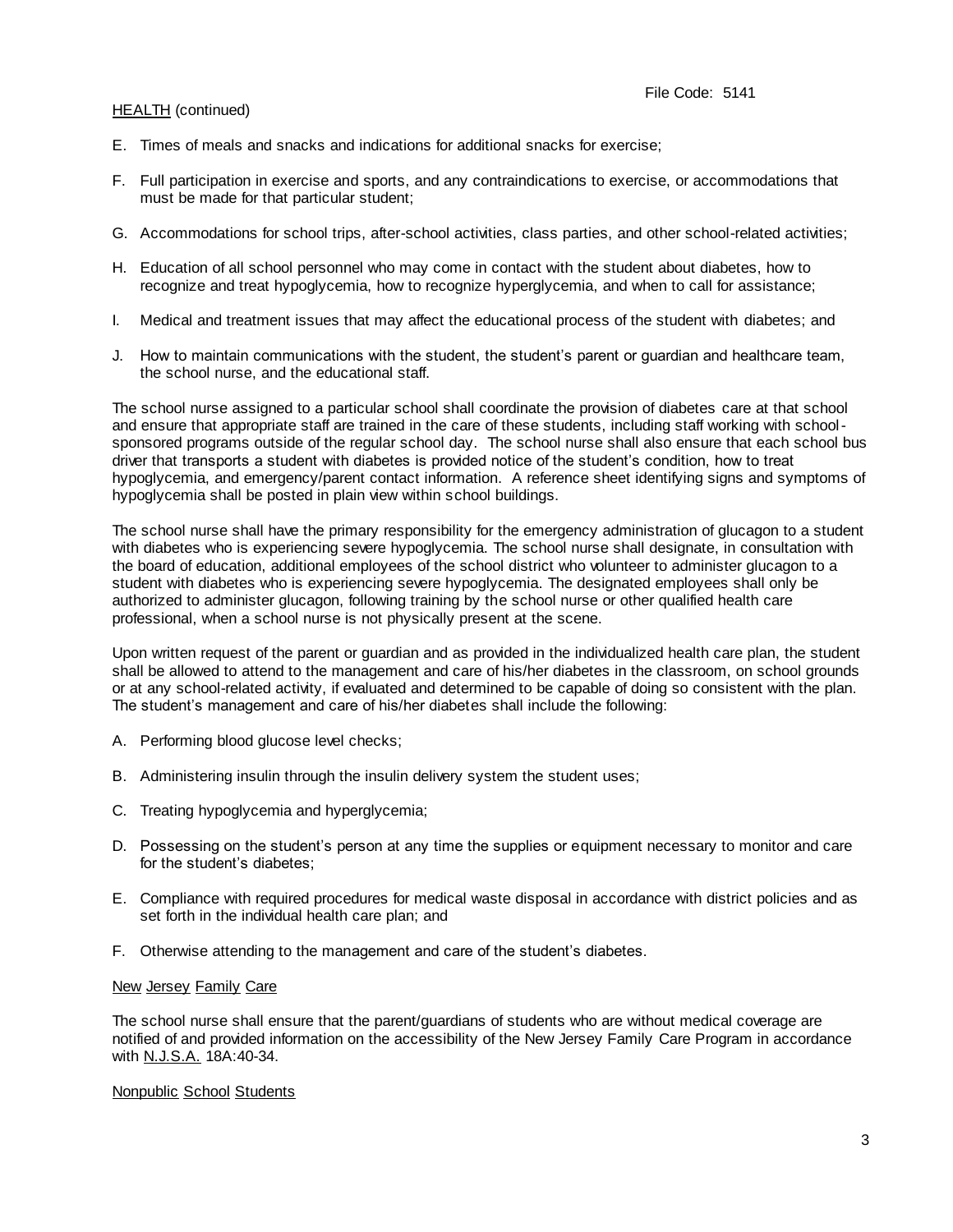The board shall provide mandated nursing services to nonpublic school students as required by law (see policy 5200 Nonpublic School Students).

The operation of the student health program shall be in compliance with the rules and regulations of the state department of education, local board of health and the state department of health and senior services, and state department of human services. The board shall review and adopt the regulations developed to implement the district's health services.

#### Automated External Defibrillator (AED)

Because the board recognizes that medical emergencies may occur that justify the use of AEDs, the board shall acquire and maintain this equipment for use by qualified staff members. An applicable patient would exhibit all of the following signs as per American Heart Association standards on AED use:

- A. Is unconscious;
- B. Is not breathing;
- C. Have no signs of circulation (as confirmed by a pulse check).

Only those staff members documented as having completed the required training shall be authorized to use an AED. A coach, athletic trainer, or in the absence of the coach or athletic trainer and other designated staff member, who is appropriately trained and certified in the use of the AED shall be present during athletic events or team practices. In the event that no appropriately AED trained and certified staff person can be present at athletic events or team practices, the district shall ensure that a State-certified emergency services provider or other certified first responder is on site at the event or practice.

#### Placement, Accessibility and Maintenance of the AED

The AED shall be:

- A. Available in an unlocked location on school property with an appropriate identifying sign;
- B. Accessible during the school day and any other time when a school-sponsored athletic event or team practice is taking place in which pupils of the district or nonpublic school are participating;
- C. Within reasonable proximity of the school athletic field or gymnasium, as applicable;
- D. Tested and maintained according to the manufacturer's operational guidelines and notification shall be provided to the appropriate first aid, ambulance, or rescue squad or other appropriate emergency medical services provider regarding the defibrillator, the type acquired, and its location in accordance with section 3 of P.L.1999, c.34 (N.J.S.A. 2A:62A-25).

#### Implementation of Procedures for Cardio-Pulmonary Resuscitation and AED Use

The chief school administrator shall oversee the development and implementation of a district emergency action plan that establishes guidelines for use of the AED. The emergency action plan shall include:

- A. A list of no less than five school employees, team coaches, or licensed athletic trainers who hold current certifications from the American Red Cross, American Heart Association, or other training program recognized by the Department of Health, in cardio-pulmonary resuscitation and in the use of a defibrillator. The list shall be updated, as necessary, at least once in each semester of the school year; and
- B. Detailed procedures on responding to a sudden cardiac event including, but not limited to, the identification of the persons in the school who will be responsible for: responding to the person experiencing the sudden cardiac event, calling 911, starting cardio-pulmonary resuscitation, retrieving and using the defibrillator, and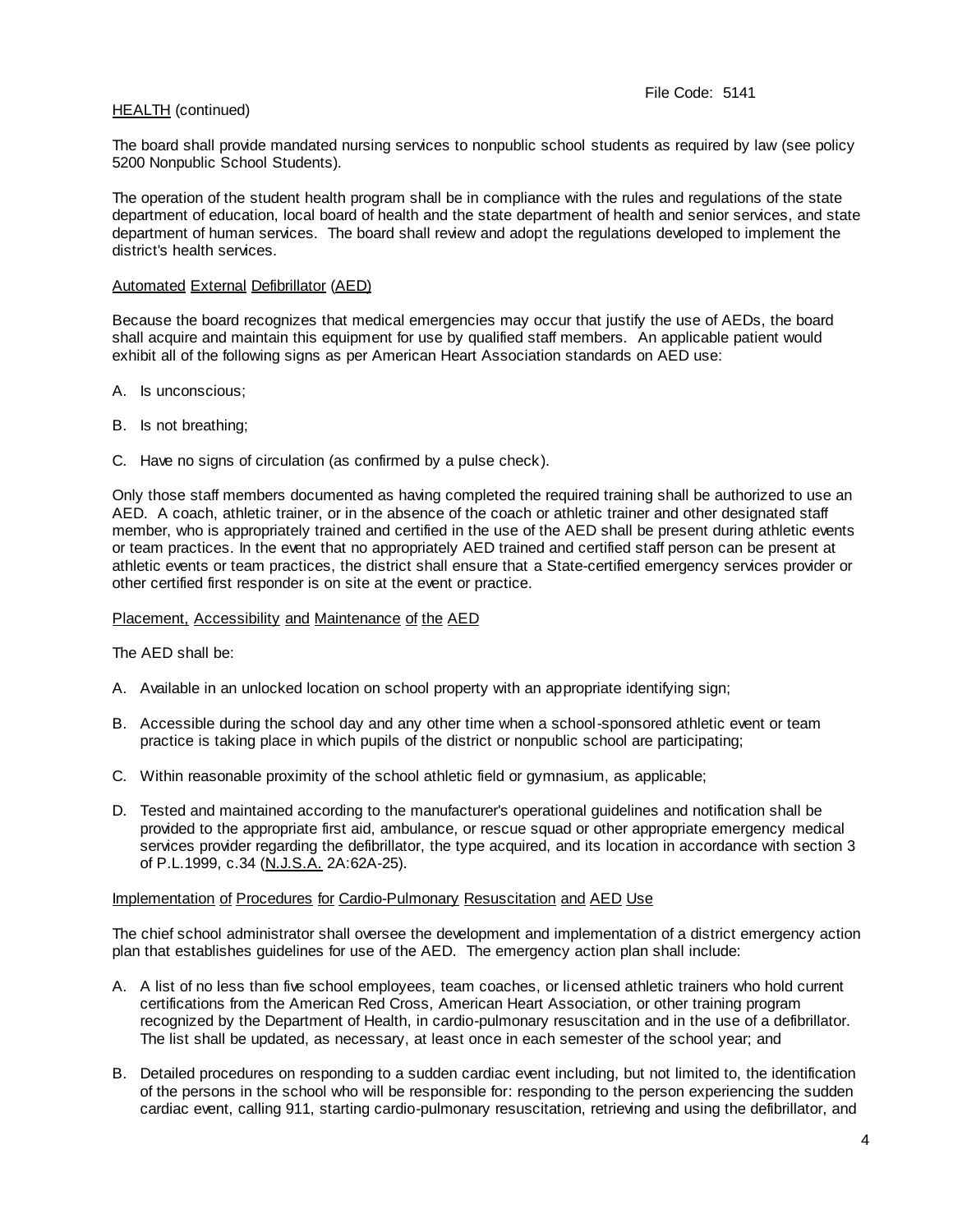assisting emergency responders in getting to the individual experiencing the sudden cardiac event.

Any employee, student or other individual who inappropriately accesses and/or uses an AED will be subject to disciplinary action, up to and including expulsion from school and/or termination of employment. Civil and/or criminal liability may also be imposed on any student, employee or individual who inappropriately accesses and/or uses an AED. All usage will be reported to the board of education.

#### Immunity

A school district and its employees shall be immune from civil liability in the acquisition and use of defibrillators pursuant to the provisions of section 5 of P.L.1999, c.34 (C.2A:62A-27). A person who acts with gross negligence or willful misconduct in the use of defibrillators does not enjoy immunity.

| Adopted:             | <b>March 2007</b> |
|----------------------|-------------------|
| NJSBA Review/Update: | June 2014         |
| Readopted:           | December 2014     |

#### Key Words

Health, Pupil Health, Student Health, Nursing Plan, Diabetes, Individualized Health Care Plan, Cardio-Pulmonary Resuscitation, Automated External Defibrillator, AED

| Legal References: N.J.S.A. 2A:62A-23 to 27 | AED emergency medical services, 1999 statute                                                 |
|--------------------------------------------|----------------------------------------------------------------------------------------------|
| N.J.S.A. 18A:16-6, -6.1                    | Indemnity of officers and employees against civil<br>actions                                 |
| N.J.S.A. 18A:35-4.6 et seq.                | Parents Right to Conscience Act of 1979                                                      |
| N.J.S.A. 18A:40-1                          | Employment of medical inspectors, optometrists and                                           |
|                                            | nurses; salaries; terms; rules                                                               |
| <u>N.J.S.A.</u> 18A:40-3                   | Lectures to teachers                                                                         |
| N.J.S.A. 18A:40-4.3                        | Scoliosis; periodic examination; notice to parents or<br>quardian                            |
| N.J.S.A. 18A:40-5                          | Method of examination; notice to parent or guardian                                          |
| N.J.S.A. 18A:40-6                          | In general                                                                                   |
| N.J.S.A. 18A:40-7, -8,                     |                                                                                              |
| $-10, -11$                                 | Exclusion of students who are ill                                                            |
| N.J.S.A. 18A:40-12.11 et seq.              | Findings, declarations relative to the care of students                                      |
| with diabetes                              |                                                                                              |
| N.J.S.A. 18A:40-23 et seq.                 | Nursing Services for Nonpublic School Students                                               |
| N.J.S.A. 18A:40-34                         | New Jersey Family Care Program                                                               |
| N.J.S.A. 18A:40A-1 et seq.                 | Substance Abuse                                                                              |
| N.J.S.A. 44:6-2                            | Maintenance by boards of education of clinics for<br>indigent children                       |
| N.J.A.C. 6A:16-1.1et seq.                  | Programs to Support Student Development                                                      |
| See particularly:                          |                                                                                              |
| N.J.A.C. 6A:16-1.1, -1.3,                  |                                                                                              |
| $-2.1, -2.3, -2.4$                         |                                                                                              |
| N.J.A.C. 6A:26-12.1 et seq.                | Operation and Maintenance of School                                                          |
| See particularly:                          | <b>Facilities</b>                                                                            |
| N.J.A.C. 6A:26-12.3                        |                                                                                              |
| N.J.A.C. 8:57-1.1 et seq.                  | Reportable Communicable Diseases                                                             |
| See particularly:                          |                                                                                              |
| N.J.A.C. 8:57-2                            | Reporting of AIDS and HIV                                                                    |
| N.J.A.C. 8:61-1.1                          | Attendance at school by students or adults infected by<br>Human Immunodeficiency Virus (HIV) |
|                                            |                                                                                              |

Plainfield Board of Education v. Cooperman, 105 NJ 587 (1987)